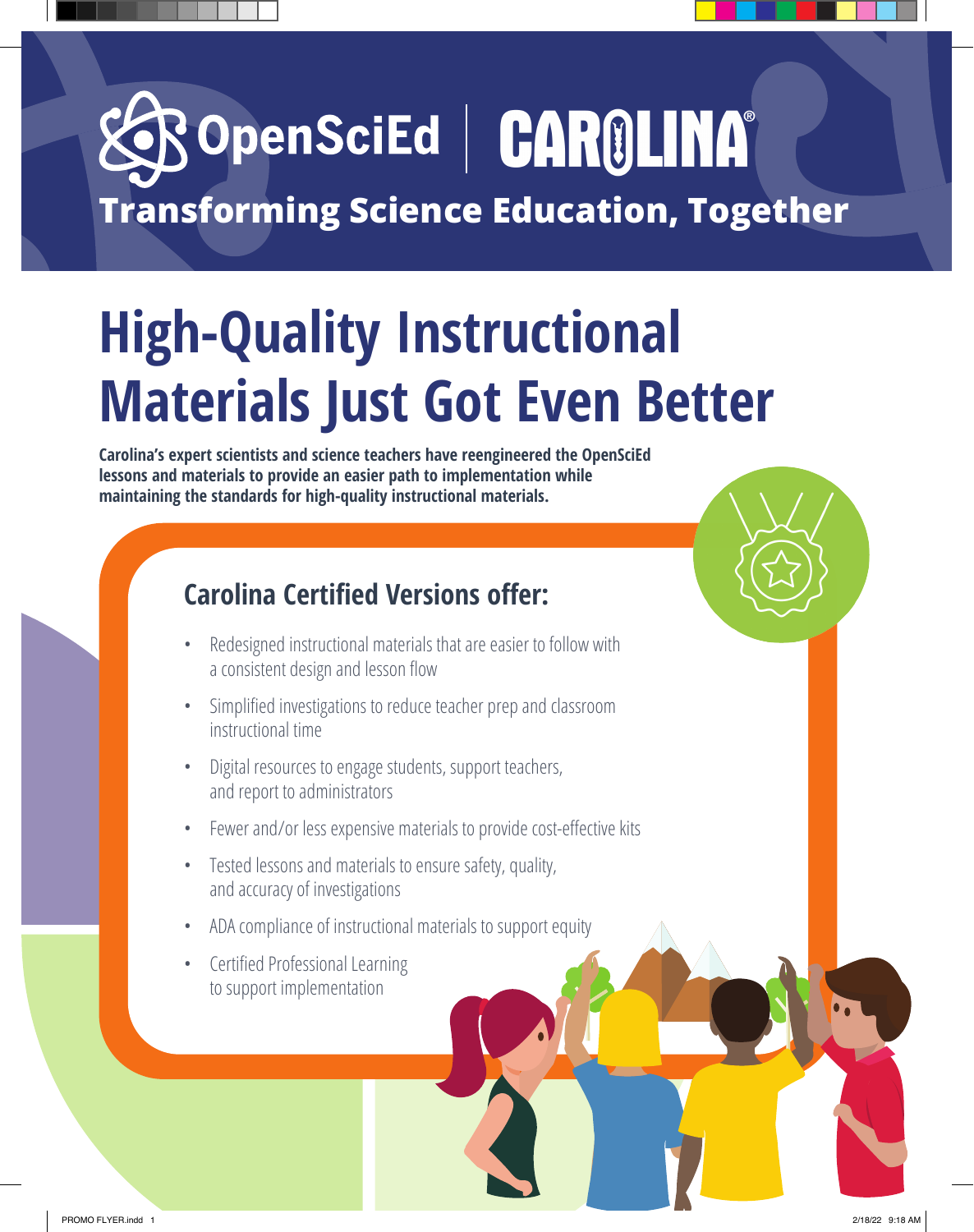## **Carolina Certified Versions include:**



**Kits:** Flexible and all-inclusive options for complete kits, refurbishment materials, and individual components



**Print: Teacher Facilitation Guide** and Student Resources





**Digital:** All instructional resources, including videos and simulations, available in one place with assignable content for students and reporting for teachers and administrators

### All-Inclusive Packages

Complete unit packages include kits, print materials, and digital content, plus Certified Professional Learning to support implementation.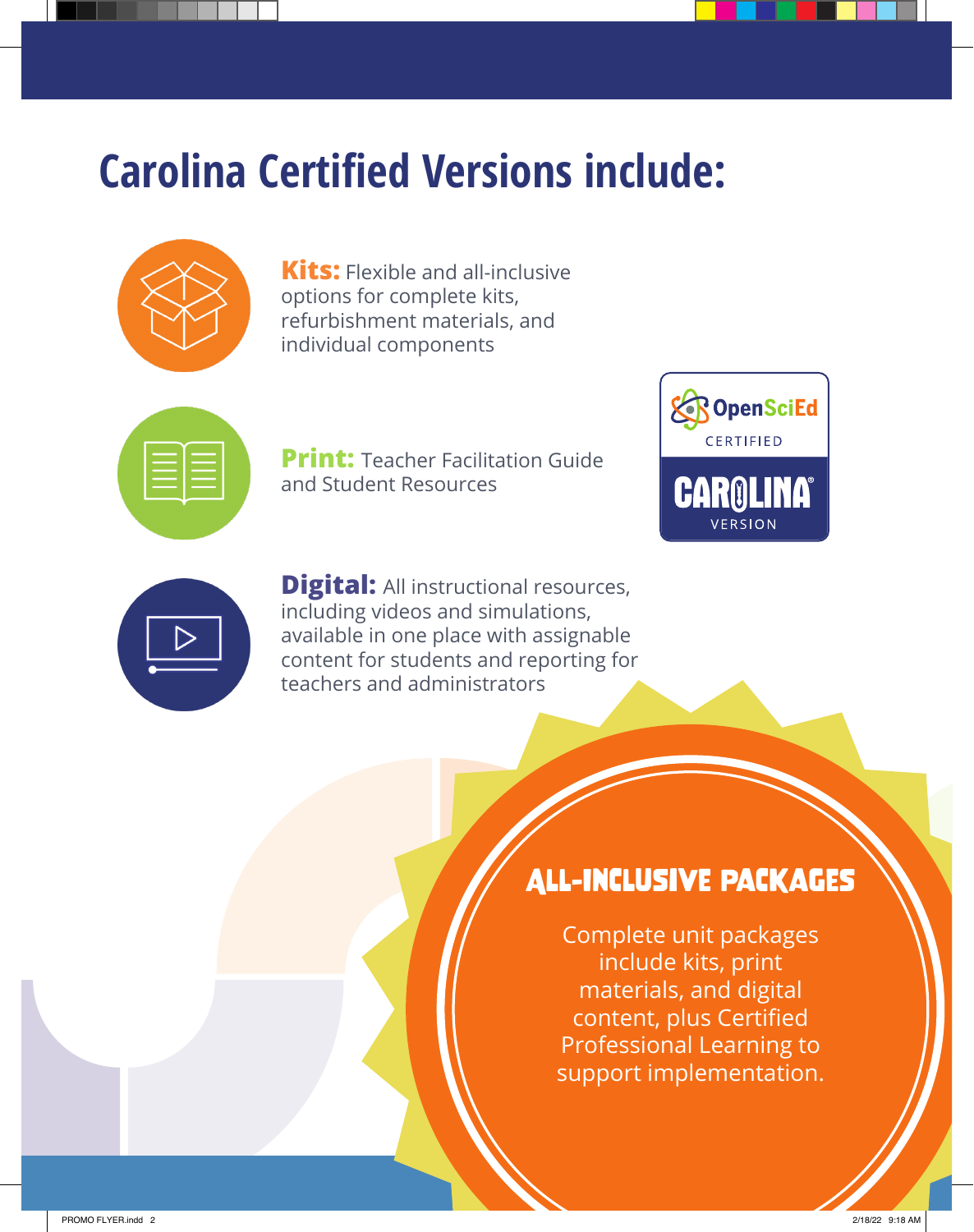## **You should partner with Carolina, too.**

**Like any curriculum, OpenSciEd requires materials and support. When you partner with Carolina, you get** *everything* **you need for classroom success from a single trusted and reliable supplier.** 

#### **Carolina is the only OpenSciEd Certified Partner that provides:**





**Expert Development Team** that has made the units simpler and easier to implement while maintaining the standards of high-quality instructional materials.



**Dedicated Sales and Service Teams** to provide continuous support and professional learning from a trusted and reliable leader in K-12 science education.



**Company-owned Production and Fulfillment Facilities** to ensure your kits and materials arrive on-time, complete, and accurate.



**Learn more at carolina.com/openscied**